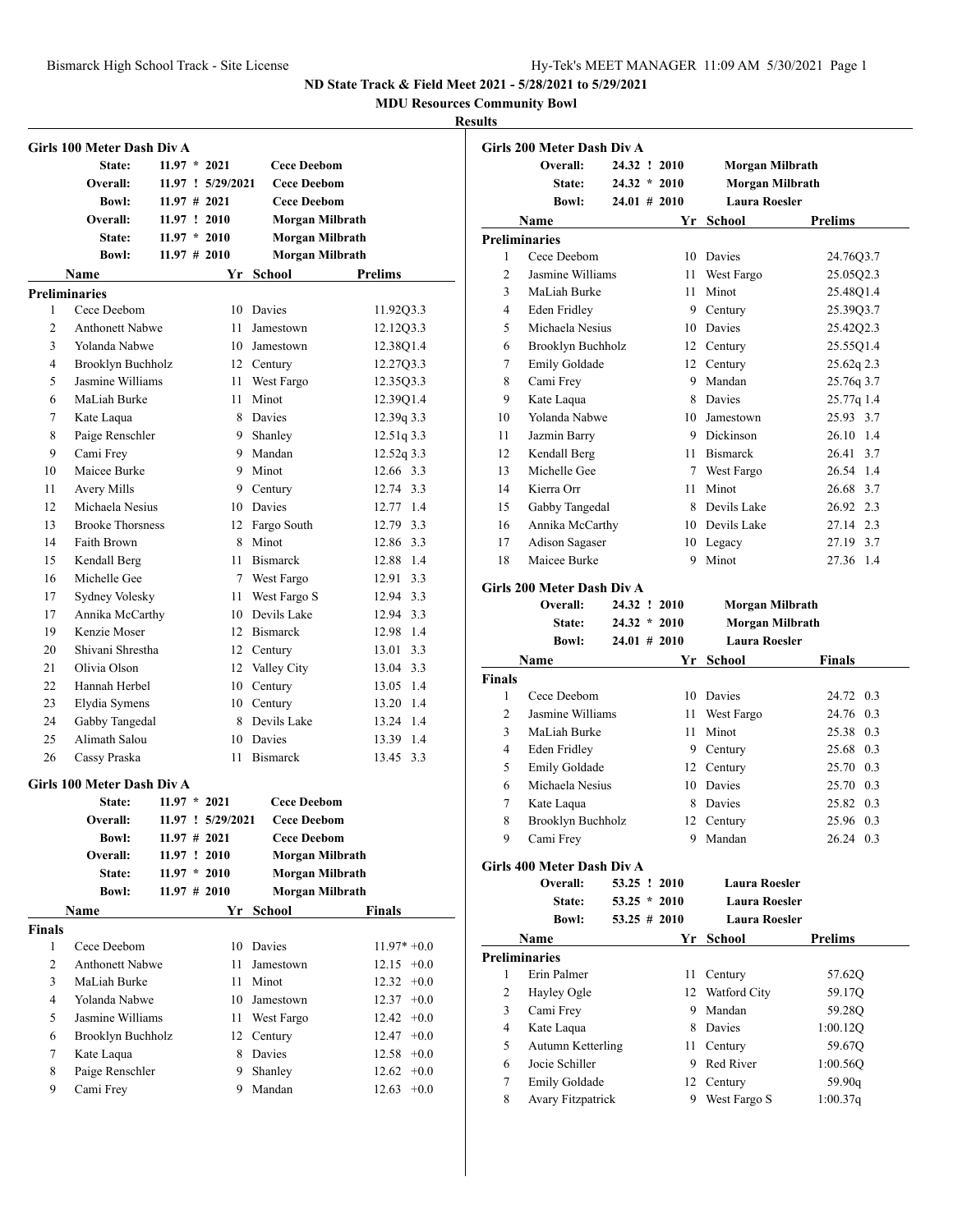**MDU Resources Community Bowl Resul Preliminaries ... (Girls 400 Meter Dash Div A) Name Yr School Prelims** 9 Ryleigh Wacha 12 Davies 1:00.44q 10 Jadyn Guidinger 12 Legacy 1:01.43 11 Hailey Bjerke 11 Davies 1:01.92 12 Addison Massey 8 Bismarck 1:02.67 13 Ava Marburger 12 Williston 1:04.91 **Girls 400 Meter Dash Div A Overall: 53.25 ! 2010 Laura Roesler State: 53.25 \* 2010 Laura Roesler Bowl: 53.25 # 2010 Laura Roesler Name Yr School Finals Finals** 1 Erin Palmer 11 Century 56.75 2 Hayley Ogle 12 Watford City 57.78 3 Kate Laqua 8 Davies 58.68 4 Cami Frey 9 Mandan 58.88 5 Autumn Ketterling 11 Century 59.32 6 Jocie Schiller 9 Red River 59.44 7 Emily Goldade 12 Century 59.56 8 Avary Fitzpatrick 9 West Fargo S 59.69 9 Ryleigh Wacha 12 Davies 59.85 **Girls 800 Meter Run Div A Overall: 2:10.78 ! 2008 Laura Roesler State: 2:10.78 \* 2008 Laura Roesler Bowl: 2:10.78 # 2008 Laura Roesler Name Yr School Finals Finals** 1 Jilee Golus 12 Bismarck 2:12.08 2 Meghan Ford 12 Jamestown 2:15.24 3 Anna Lien 11 Fargo North 2:16.05 4 Hayley Ogle 12 Watford City 2:17.33 5 Jadyn Guidinger 12 Legacy 2:17.36 6 Acey Elkins 10 Mandan 2:17.39 7 McKenna Lovehaug 12 Davies 2:18.24 8 Taya Fettig 8 Bismarck 2:18.68 9 Erin Palmer 11 Century 2:19.15 10 Greta Goven 8 Valley City 2:21.01 11 Hailey Bjerke 11 Davies 2:21.28 12 Lauren Dosch 10 Red River 2:22.51 13 Eden Smith 12 West Fargo S 2:25.16 14 MaKayla Anderson 12 Century 2:25.42 15 Eleni Lovgren 11 Williston 2:28.13 16 Onnica Stansbury 12 West Fargo S 2:29.04 17 Ryleigh Wacha 12 Davies 2:31.52 18 Reagan Berg 9 Valley City 2:34.25 **Girls 1600 Meter Run Div A Overall: 4:44.44 ! 1993 Becki Wells State: 4:44.44 \* 1993 Becki Wells Bowl: 4:53.76 # 2016 Karly Ackley Name Yr School Finals Finals** 1 Meghan Ford 12 Jamestown 5:02.34 **Finals**

| lts            |                                    |         |                     |                      |  |
|----------------|------------------------------------|---------|---------------------|----------------------|--|
| 2              | Jilee Golus                        |         | 12 Bismarck         | 5:09.15              |  |
| 3              | Onnica Stansbury                   |         | 12 West Fargo S     | 5:13.16              |  |
| 4              | Eleni Lovgren                      |         | 11 Williston        | 5:13.29              |  |
| 5              | Jadyn Guidinger                    |         | 12 Legacy           | 5:14.83              |  |
| 6              | Acey Elkins                        |         | 10 Mandan           | 5:14.88              |  |
| 7              | Jaelyn Ogle                        |         | 10 Watford City     | 5:19.54              |  |
| 8              | Anna Lien                          |         | 11 Fargo North      | 5:19.74              |  |
| 9              | Elle Sondag                        |         | 11 Fargo North      | 5:28.40              |  |
| 10             | Greta Goven                        |         | 8 Valley City       | 5:28.54              |  |
| 11             | Gracia Larsen-Schmidt              |         | 12 Red River        | 5:29.18              |  |
| 12             | Reagan Berg                        |         | 9 Valley City       | 5:29.28              |  |
| 13             | Mya Mannausau                      | 8       | Red River           | 5:30.04              |  |
| 14             | Olivia Heilman                     |         | 9 West Fargo S      | 5:30.88              |  |
| 15             | Lauren Dosch                       |         | 10 Red River        | 5:33.95              |  |
| 16             | <b>Trinity Jessen</b>              |         | 10 Minot            | 5:35.71              |  |
| 17             | Campbell Dorsey                    |         | 11 Red River        | 5:37.32              |  |
| 18             | Anna Bernhardt                     |         | 11 Shanley          | 5:37.48              |  |
| 19             | Marie Derenne                      |         | 10 Grand Forks      | 5:41.89              |  |
| 20             | Claire Hynek                       |         | 9 Grand Forks       | 5:42.53              |  |
| 21             | Brooklyn Champagne                 |         | 10 Fargo North      | 5:46.41              |  |
| 22             | Cierra Bornemann                   |         | 9 Davies            | 5:51.53              |  |
| 23             | Clare Boldingh                     | 12      | West Fargo          | 5:51.87              |  |
|                | Girls 3200 Meter Run Div A         |         |                     |                      |  |
|                |                                    |         |                     |                      |  |
|                | <b>Overall:</b><br>10:32.86 ! 2016 |         | <b>Karly Ackley</b> |                      |  |
|                | $10:32.86 * 2016$<br><b>State:</b> |         | <b>Karly Ackley</b> |                      |  |
|                | $10:32.86 \# 2016$<br>Bowl:        |         | <b>Karly Ackley</b> |                      |  |
|                | Name                               |         | Yr School           | <b>Finals</b>        |  |
| Finals         |                                    |         |                     |                      |  |
| 1              | Meghan Ford                        |         | 12 Jamestown        | 10:46.87             |  |
| $\overline{c}$ | Jilee Golus                        |         | 12 Bismarck         | 11:06.46             |  |
| 3              | Onnica Stansbury                   |         | 12 West Fargo S     | 11:09.04             |  |
| 4              | Jaelyn Ogle                        |         | 10 Watford City     | 11:10.30             |  |
| 5              | Eleni Lovgren                      |         | 11 Williston        | 11:22.69             |  |
| 6              | <b>Trinity Jessen</b>              |         | 10 Minot            | 11:30.49             |  |
| 7              | Elle Sondag                        | 11 -    | Fargo North         | 11:32.97             |  |
| 8              | Gracia Larsen-Schmidt              | 12      | Red River           | 11:33.73             |  |
| 9              | Bayla Weigel                       | 9       | <b>Bismarck</b>     | 11:41.36             |  |
| 10             | Reagan Berg                        | 9       | Valley City         | 11:56.77             |  |
| 11             | Kaelyn Berg                        | 11      | West Fargo          | 11:59.56             |  |
| 12             | Katie Olson                        | 7       | Watford City        | 12:00.54             |  |
| 13             | Jordan Knudsvig                    | 10      | West Fargo          | 12:05.69             |  |
| 14             | Scout Ulrickson                    | 7       | Minot               | 12:09.77             |  |
| 15             | Brooklyn Herrick                   | 7       | West Fargo S        | 12:11.43             |  |
| 16             | Clare Boldingh                     | 12      | West Fargo          | 12:11.50             |  |
| 17<br>18       | Anna Bernhardt<br>Dalila Sharp     | 11<br>9 | Shanley<br>Bismarck | 12:13.50<br>12:15.70 |  |

**Girls 100 Meter Hurdles Div A**

| Girls 100 Meter Hurdles Div A |                 |                        |                          |
|-------------------------------|-----------------|------------------------|--------------------------|
| Overall:                      | 14.33 ! 2005    | <b>Whitney Carlson</b> |                          |
| State:                        | $14.56 * 2005$  |                        | <b>McKenzie Mehlisch</b> |
| <b>Bowl:</b>                  | $14.33 \# 2004$ | <b>Whitney Carlson</b> |                          |
| <b>Name</b>                   |                 | Yr School              | <b>Prelims</b>           |
| Preliminaries                 |                 |                        |                          |
| Cece Deebom                   | 10              | Davies                 | 14.75Q1.8                |

19 Brooklyn Nygaard 7 Jamestown 12:39.33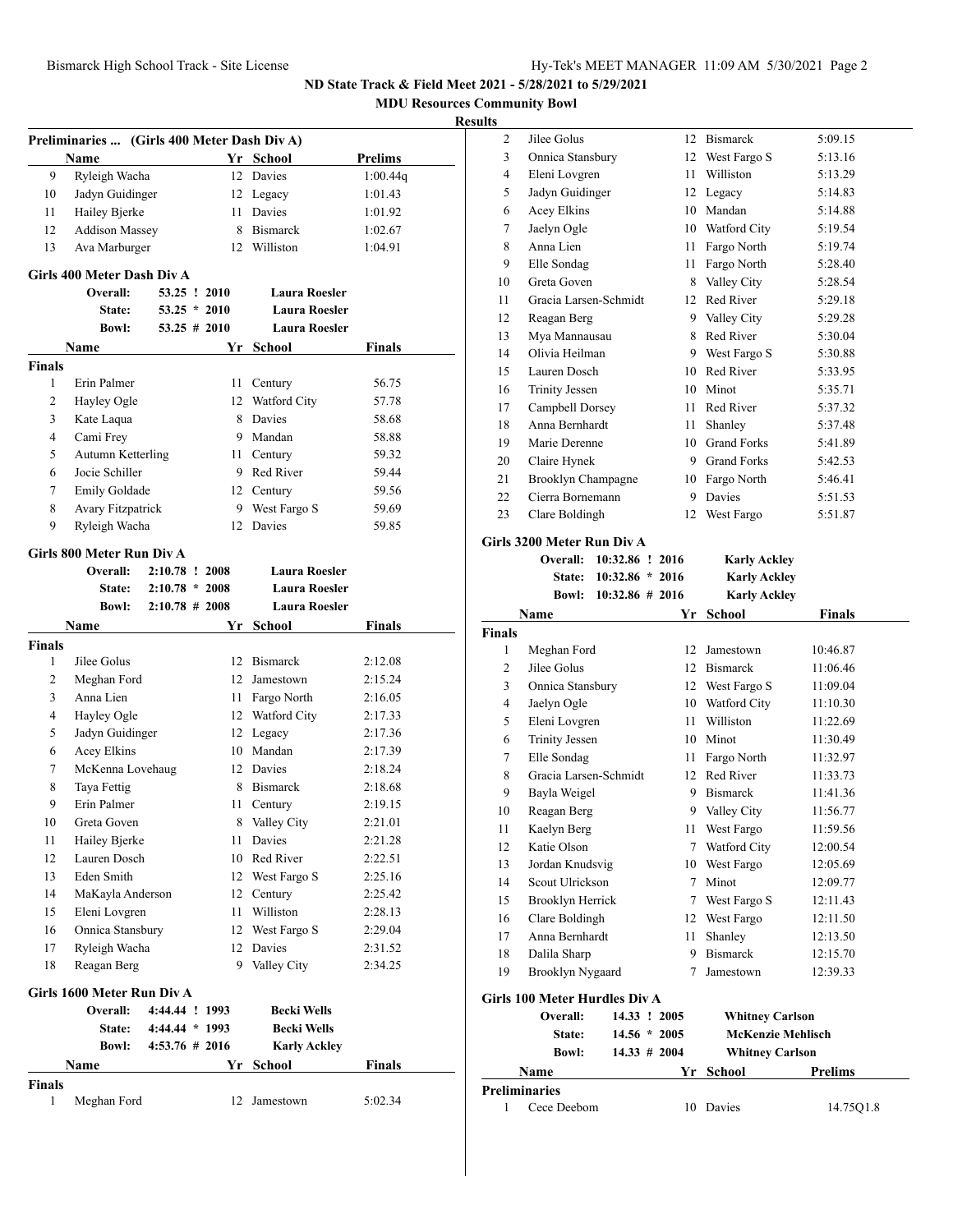**MDU Resources Community Bowl**

#### **Results**

| Preliminaries  (Girls 100 Meter Hurdles Div A) |                               |                  |                          |                |  |  |
|------------------------------------------------|-------------------------------|------------------|--------------------------|----------------|--|--|
|                                                | <b>Name</b>                   | Yr               | <b>School</b>            | <b>Prelims</b> |  |  |
| $\overline{2}$                                 | Jada Bell                     | 12               | Davies                   | 15.22Q4.8      |  |  |
| 3                                              | Anna Rader                    | 11               | Century                  | 15.36Q1.8      |  |  |
| 4                                              | Morgan Sheldon                | 11               | Mandan                   | 15.39Q4.8      |  |  |
| 5                                              | Annie Dennis                  | 12               | Watford City             | 15.84Q4.8      |  |  |
| 6                                              | Hope Stein                    | 11               | Century                  | 15.96Q1.8      |  |  |
| 7                                              | Linnea Axtman                 | 11               | Davies                   | 16.04q 4.8     |  |  |
| 8                                              | Samantha Gustafson            | 10               | West Fargo               | $16.29q$ 1.8   |  |  |
| 9                                              | Amy Stringer                  | 11               | <b>Bismarck</b>          | $16.62q$ 1.8   |  |  |
| 10                                             | Maddie Deics                  | 11               | Legacy                   | 16.62 4.8      |  |  |
| 11                                             | Erin McLean                   | 8                | Minot                    | 16.67 1.8      |  |  |
| 12                                             | Elyse Gulsvig                 | 10               | Davies                   | 16.73 4.8      |  |  |
| 12                                             | Cayla Sailer                  | 9                | Davies                   | 16.73<br>-1.8  |  |  |
| 14                                             | Elvinell Fofanah              | 11               | West Fargo               | 16.80 4.8      |  |  |
| 15                                             | Joanne Lee                    | 10               | Legacy                   | 16.83 4.8      |  |  |
| 16                                             | Hailey Markel                 | 9                | Mandan                   | 16.87 1.8      |  |  |
| 17                                             | Lauren Swanson                | 9                | Red River                | 17.90 1.8      |  |  |
| 18                                             | Shri Patel                    | 12               | Red River                | 21.48 4.8      |  |  |
|                                                | Girls 100 Meter Hurdles Div A |                  |                          |                |  |  |
|                                                | Overall:                      | 14.33 ! 2005     | <b>Whitney Carlson</b>   |                |  |  |
|                                                | State:                        | $14.56*$<br>2005 | <b>McKenzie Mehlisch</b> |                |  |  |

|        | <b>Bowl:</b>       | $14.33 \# 2004$ |     | <b>Whitney Carlson</b> |                   |
|--------|--------------------|-----------------|-----|------------------------|-------------------|
|        | <b>Name</b>        |                 |     | Yr School              | <b>Finals</b>     |
| Finals |                    |                 |     |                        |                   |
| 1      | Cece Deebom        |                 | 10  | Davies                 | 14.62 0.6         |
| 2      | Anna Rader         |                 |     | 11 Century             | 15.05 0.6         |
| 3      | Jada Bell          |                 |     | 12 Davies              | 15.09 0.6         |
| 4      | Morgan Sheldon     |                 | 11. | Mandan                 | 15.65 0.6         |
| 5      | Samantha Gustafson |                 | 10  | West Fargo             | 15.73 0.6         |
| 6      | Hope Stein         |                 | 11  | Century                | 15.77 0.6         |
| 7      | Annie Dennis       |                 | 12  | Watford City           | $16.03 \quad 0.6$ |
| 8      | Linnea Axtman      |                 | 11  | Davies                 | 16.33<br>0.6      |
| 9      | Amy Stringer       |                 | 11  | <b>Bismarck</b>        | 16.57<br>0.6      |

#### **Girls 300 Meter Hurdles Div A**

|    | Overall:             |  | 42.26 ! 2006     | <b>Whitney Carlson</b> |         |
|----|----------------------|--|------------------|------------------------|---------|
|    | State:               |  | $42.51 * 2010$   | <b>Ellie Grooters</b>  |         |
|    | <b>Bowl:</b>         |  | $42.26 \pm 2006$ | <b>Whitney Carlson</b> |         |
|    | Name                 |  | Yr               | School                 | Prelims |
|    | <b>Preliminaries</b> |  |                  |                        |         |
| 1  | Emily Goldade        |  | 12               | Century                | 44.69O  |
| 2  | Kate Laqua           |  | 8                | Davies                 | 46.22Q  |
| 3  | Kyley Barnett        |  | 12               | Watford City           | 46.83Q  |
| 4  | Morgan Sheldon       |  | 11               | Mandan                 | 47.03Q  |
| 5  | Zoie Austin          |  | 8                | Century                | 46.93Q  |
| 6  | Anna Rader           |  | 11               | Century                | 47.65Q  |
| 7  | Ashton Kinnebrew     |  | 12               | Century                | 47.06q  |
| 8  | Julia Skari          |  | 8                | Jamestown              | 47.35q  |
| 9  | Aspen Eslinger       |  | 9                | Legacy                 | 48.06q  |
| 10 | Shri Patel           |  | 12               | Red River              | 48.21   |
| 11 | Jada Bell            |  | 12               | Davies                 | 48.77   |
| 12 | Samantha Gustafson   |  | 10               | West Fargo             | 48.78   |
| 13 | Hailey Markel        |  | 9                | Mandan                 | 48.96   |
| 14 | Madison Spacher      |  | 11               | Watford City           | 49.19   |

| unts               |                                                  |                                    |    |                                                 |                        |
|--------------------|--------------------------------------------------|------------------------------------|----|-------------------------------------------------|------------------------|
| 15                 | Hannah Hynek                                     |                                    |    | 11 Grand Forks                                  | 50.14                  |
| 16                 | <b>Bernadette Belzer</b>                         |                                    |    | 10 Jamestown                                    | 51.07                  |
| 17                 | Ashton Safranski                                 |                                    |    | 9 Davies                                        | 52.54                  |
| 18                 | Erin McLean                                      |                                    |    | 8 Minot                                         | 52.97                  |
|                    |                                                  |                                    |    |                                                 |                        |
|                    | <b>Girls 300 Meter Hurdles Div A</b><br>Overall: | 42.26 ! 2006                       |    |                                                 |                        |
|                    |                                                  |                                    |    | <b>Whitney Carlson</b>                          |                        |
|                    | State:<br><b>Bowl:</b>                           | $42.51 * 2010$<br>$42.26 \pm 2006$ |    | <b>Ellie Grooters</b><br><b>Whitney Carlson</b> |                        |
|                    |                                                  |                                    |    |                                                 |                        |
|                    | Name                                             |                                    | Yr | <b>School</b>                                   | Finals                 |
| <b>Finals</b><br>1 | Emily Goldade                                    |                                    |    | 12 Century                                      | 43.52                  |
| 2                  | Kate Laqua                                       |                                    |    | 8 Davies                                        | 44.85                  |
| 3                  | Julia Skari                                      |                                    |    | 8 Jamestown                                     | 46.23                  |
| $\overline{4}$     | <b>Ashton Kinnebrew</b>                          |                                    |    | 12 Century                                      | 47.22                  |
| 5                  | Anna Rader                                       |                                    |    | 11 Century                                      | 47.29                  |
| 6                  | Aspen Eslinger                                   |                                    |    | 9 Legacy                                        | 47.40                  |
| 7                  | Zoie Austin                                      |                                    |    | 8 Century                                       | 47.65                  |
| 8                  | Kyley Barnett                                    |                                    |    | 12 Watford City                                 | 50.55                  |
| 9                  | Morgan Sheldon                                   |                                    | 11 | Mandan                                          | 50.82                  |
|                    |                                                  |                                    |    |                                                 |                        |
|                    | Girls 4x100 Meter Relay Div A                    |                                    |    |                                                 |                        |
|                    | Overall:                                         | 48.35 ! 2018                       |    |                                                 |                        |
|                    | K Beil, S Korgho, M Beil, R Gaye                 |                                    |    |                                                 |                        |
|                    | State:                                           | $48.35 * 2018$                     |    | <b>Fargo Davies</b>                             |                        |
|                    | K Beil, S Korgho, M Beil, R Gaye                 |                                    |    |                                                 |                        |
|                    | <b>Bowl:</b>                                     | $48.33 \# 2017$                    |    |                                                 |                        |
|                    |                                                  |                                    |    |                                                 |                        |
|                    | Beil, Carlson, Jahner, Gaye                      |                                    |    |                                                 |                        |
|                    | <b>Team</b>                                      |                                    |    | Relay                                           | <b>Prelims</b>         |
|                    | <b>Preliminaries</b>                             |                                    |    |                                                 |                        |
| 1                  | <b>Bismarck Century</b>                          |                                    |    | A                                               | 49.51Q                 |
|                    | 1) Avery Mills 9                                 |                                    |    | 2) Eden Fridley 9                               |                        |
|                    | 3) Hannah Herbel 10                              |                                    |    | 4) Elydia Symens 10                             |                        |
| 2                  | Minot                                            |                                    |    | А                                               | 50.02Q                 |
|                    | 1) Maicee Burke 9                                |                                    |    | 2) MaLiah Burke 11                              |                        |
|                    | 3) Erin McLean 8                                 |                                    |    | 4) Kierra Orr 11                                |                        |
| 3                  | Jamestown                                        |                                    |    | А                                               | 50.06Q                 |
|                    | 1) Allysah Larson 9                              |                                    |    | 2) Hunter Petersen 11                           |                        |
| 4                  | 3) Julia Skari 8<br>Bismarck High                |                                    |    | 4) Yolanda Nabwe 10<br>A                        |                        |
|                    |                                                  |                                    |    |                                                 | 50.07Q                 |
|                    | 1) Cassy Praska 11<br>3) Skylar Carufel 12       |                                    |    | 2) Kenzie Moser 12<br>4) Kendall Berg 11        |                        |
| 5                  | Shanley                                          |                                    |    | А                                               | 50.17Q                 |
|                    | 1) Noelle Friederichs 7                          |                                    |    |                                                 | 2) Brooklyn Kelsch 12  |
|                    | 3) Mesiku Hakim 9                                |                                    |    | 4) Paige Renschler 9                            |                        |
| 6                  | West Fargo                                       |                                    |    | А                                               | 50.31Q                 |
|                    | 1) Laiken Sturn 12                               |                                    |    | 2) Michelle Gee 7                               |                        |
|                    | 3) Samantha Gustafson 10                         |                                    |    |                                                 | 4) Jasmine Williams 11 |
| 7                  | Fargo Davies                                     |                                    |    | А                                               | 50.44q                 |
|                    | 1) Alimath Salou 10                              |                                    |    | 2) Nina Hage 11                                 |                        |
|                    | 3) Jill Engstrom 12                              |                                    |    | 4) Ellen Donat 12                               |                        |
| 8                  | Mandan                                           |                                    |    | А                                               | 51.39q                 |
|                    | 1) Avery Hauff 12<br>3) Teya Barrios 9           |                                    |    | 2) Jelani Jones 9                               | 4) McKayla Lindbo 11   |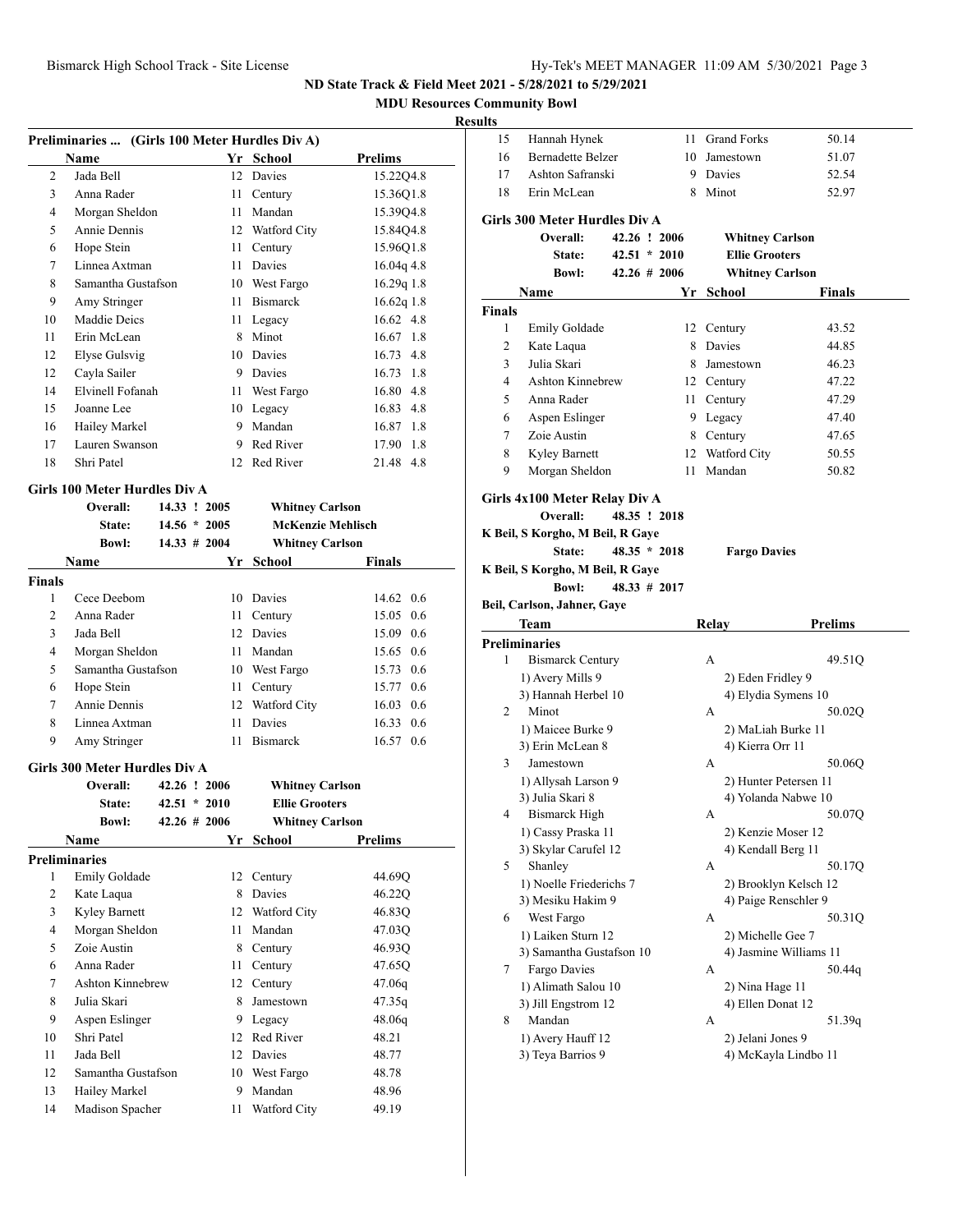## **MDU Resources Community Bowl**

|        | Preliminaries  (Girls 4x100 Meter Relay Div A) |       |                         |
|--------|------------------------------------------------|-------|-------------------------|
|        | Team                                           | Relay | <b>Prelims</b>          |
| 9      | Dickinson                                      | A     | 51.96q                  |
|        | 1) Mattilyn Biel 12                            |       | 2) Brooke Ott           |
|        | 3) Jayla David 8                               |       | 4) Jayden Atkins 8      |
| 10     | Watford City                                   | А     | 52.07                   |
|        | 1) Annie Dennis 12                             |       | 2) Kayden Samuelson 9   |
|        | 3) Jela Cutshall                               |       | 4) Kyley Barnett 12     |
| 11     | <b>Bismarck Legacy</b>                         | A     | 52.37                   |
|        | 1) Emily Weatherly 11                          |       | 2) Maddie Deics 11      |
|        | 3) Adison Sagaser 10                           |       | 4) Olivia Weiler        |
| 12     | Valley City                                    | А     | 52.56                   |
|        | 1) Olivia Olson 12                             |       | 2) Kadie Kocka 7        |
|        | 3) Jocey Kriewald 12                           |       | 4) Karina Olson 10      |
| 13     | Fargo North                                    | А     | 52.75                   |
|        | 1) Taylor Tedford 11                           |       | 2) Reagan Carlson 10    |
|        | 3) Emily Skalicky 11                           |       | 4) Grace Miller 11      |
| 14     | <b>Grand Forks Central</b>                     | A     | 52.81                   |
|        | 1) Hannah Hynek 11                             |       | 2) Taylar Baker 12      |
|        | 3) Jillian Riley 10                            |       | 4) Lauren Hillman 12    |
| 15     | Fargo South                                    | A     | 54.63                   |
|        | 1) Jordis Maxwell 9                            |       | 2) Beth Ellis 10        |
|        | 3) Kiernan Darling 12                          |       | 4) Brooke Thorsness 12  |
| 16     | Devils Lake                                    | А     | 55.59                   |
|        | 1) Isabella Tangedal 9                         |       | 2) Chaylee Hewson 9     |
|        | 3) Jenna Gerhardt 11                           |       | 4) Cabryn Fritel 8      |
|        | West Fargo Sheyenne                            | А     | FS                      |
|        | 1) Kia Ray 7                                   |       | 2) Sydney Volesky 11    |
|        | 3) Saree Wadeson 10                            |       | 4) Avary Fitzpatrick 9  |
|        |                                                |       |                         |
|        | Girls 4x100 Meter Relay Div A                  |       |                         |
|        | Overall:<br>48.35 ! 2018                       |       |                         |
|        | K Beil, S Korgho, M Beil, R Gaye               |       |                         |
|        | $48.35 * 2018$<br>State:                       |       | <b>Fargo Davies</b>     |
|        | K Beil, S Korgho, M Beil, R Gaye               |       |                         |
|        | <b>Bowl:</b><br>$48.33 \# 2017$                |       |                         |
|        | Beil, Carlson, Jahner, Gaye                    |       |                         |
|        | Team                                           | Relay | Finals                  |
| Finals |                                                |       |                         |
| 1      | <b>Bismarck Century</b>                        | А     | 48.99                   |
|        | 1) Avery Mills 9                               |       | 2) Eden Fridley 9       |
|        | 3) Hannah Herbel 10                            |       | 4) Brooklyn Buchholz 12 |
| 2      | Bismarck High                                  | А     | 49.85                   |
|        | 1) Cassy Praska 11                             |       | 2) Kenzie Moser 12      |
|        | 3) Skylar Carufel 12                           |       | 4) Kendall Berg 11      |
| 3      | Jamestown                                      | А     | 50.20                   |
|        | 1) Allysah Larson 9                            |       | 2) Hunter Petersen 11   |
|        | 3) Julia Skari 8                               |       | 4) Yolanda Nabwe 10     |
| 4      | Shanley                                        | А     | 50.54                   |
|        | 1) Noelle Friederichs 7                        |       | 2) Brooklyn Kelsch 12   |
|        | 3) Mesiku Hakim 9                              |       | 4) Paige Renschler 9    |
| 5      | West Fargo                                     | А     | 50.75                   |
|        | 1) Laiken Sturn 12                             |       | 2) Michelle Gee 7       |
|        | 3) Samantha Gustafson 10                       |       | 4) Jasmine Williams 11  |
|        |                                                |       |                         |

| ults |                                               |       |                                            |
|------|-----------------------------------------------|-------|--------------------------------------------|
| 6    | Mandan                                        | А     | 51.31                                      |
|      | 1) Avery Hauff 12                             |       | 2) Jelani Jones 9                          |
|      | 3) Teya Barrios 9                             |       | 4) McKayla Lindbo 11                       |
| 7    | Fargo Davies                                  | А     | 51.64                                      |
|      | 1) Michaela Nesius 10                         |       | 2) Nina Hage 11                            |
|      | 3) Jill Engstrom 12                           |       | 4) Ellen Donat 12                          |
| 8    | Dickinson                                     | А     | 52.05                                      |
|      | 1) Mattilyn Biel 12                           |       | 2) Brooke Ott                              |
|      | 3) Jayla David 8                              |       | 4) Jayden Atkins 8                         |
| ---  | Minot                                         | А     | <b>DNF</b>                                 |
|      | 1) Maicee Burke 9                             |       | 2) MaLiah Burke 11                         |
|      | 3) Erin McLean 8                              |       | 4) Kierra Orr 11                           |
|      | Girls 4x200 Meter Relay Div A                 |       |                                            |
|      | 1:41.73 ! 2016<br>Overall:                    |       |                                            |
|      | R Gaye, K Carlson, E Jahner, R Gaye           |       |                                            |
|      | $1:41.73 * 2016$<br>State:                    |       | <b>Fargo Davies</b>                        |
|      | Roseline Gaye, K Carlson, E Jahner, Rose Gaye |       |                                            |
|      | <b>Bowl:</b><br>$1:41.73$ # 2016              |       |                                            |
|      | Gaye, Carlson, Jahner, Gaye                   |       |                                            |
|      | Team                                          | Relay | <b>Prelims</b>                             |
|      | <b>Preliminaries</b>                          |       |                                            |
| 1    | Minot                                         | А     | 1:45.87Q                                   |
|      | 1) Maicee Burke 9                             |       | 2) MaLiah Burke 11                         |
|      | 3) Allie Johnson 9                            |       | 4) Kierra Orr 11                           |
| 2    | <b>Bismarck Century</b>                       | А     | 1:45.93Q                                   |
|      | 1) Avery Mills 9                              |       | 2) Elydia Symens 10                        |
|      | 3) Hannah Herbel 10                           |       | 4) Eden Fridley 9                          |
| 3    | Shanley                                       | А     | 1:46.29Q                                   |
|      | 1) Noelle Friederichs 7                       |       | 2) Brooklyn Kelsch 12                      |
|      | 3) Mesiku Hakim 9                             |       | 4) Paige Renschler 9                       |
| 4    | Dickinson                                     | А     | 1:47.37Q                                   |
|      | 1) Mattilyn Biel 12                           |       | 2) Emily Ash 10                            |
|      | 3) Jayla David 8                              |       | 4) Jazmin Barry 9                          |
| 5.   | Fargo Davies                                  | А     | 1:46.48Q                                   |
|      | 1) Alimath Salou 10<br>3) Linnea Axtman 11    |       | 2) Ashton Safranski 9<br>4) Ellen Donat 12 |
| 6    | <b>Bismarck High</b>                          | А     | 1:47.60Q                                   |
|      | 1) Cassy Praska 11                            |       | 2) Kenzie Moser 12                         |
|      | 3) Katie Greff 10                             |       | 4) Kendall Berg 11                         |
| 7    | West Fargo                                    | A     | 1:47.80q                                   |
|      | 1) Laiken Sturn 12                            |       | 2) Michelle Gee 7                          |
|      | 3) Samantha Gustafson 10                      |       | 4) Jasmine Williams 11                     |
| 8    | West Fargo Sheyenne                           | А     | 1:47.93q                                   |
|      | 1) Erin Mueller 11                            |       | 2) Avary Fitzpatrick 9                     |
|      | 3) Saree Wadeson 10                           |       | 4) Sydney Volesky 11                       |
| 9    | <b>Bismarck Legacy</b>                        | А     | 1:49.05q                                   |
|      | 1) Aspen Eslinger 9                           |       | 2) Adison Sagaser 10                       |
|      | 3) Alyssa Eckroth 10                          |       | 4) Olivia Weiler                           |
| 10   | Devils Lake                                   | А     | 1:49.28                                    |
|      | 1) Isabella Tangedal 9                        |       | 2) Cabryn Fritel 8                         |
|      | 3) Gabby Tangedal 8                           |       | 4) Annika McCarthy 10                      |
| 11   | Watford City                                  | А     | 1:49.29                                    |
|      | 1) Jela Cutshall                              |       | 2) Annie Dennis 12                         |
|      | 3) Macee Franz 11                             |       | 4) Kyley Barnett 12                        |
|      |                                               |       |                                            |
|      |                                               |       |                                            |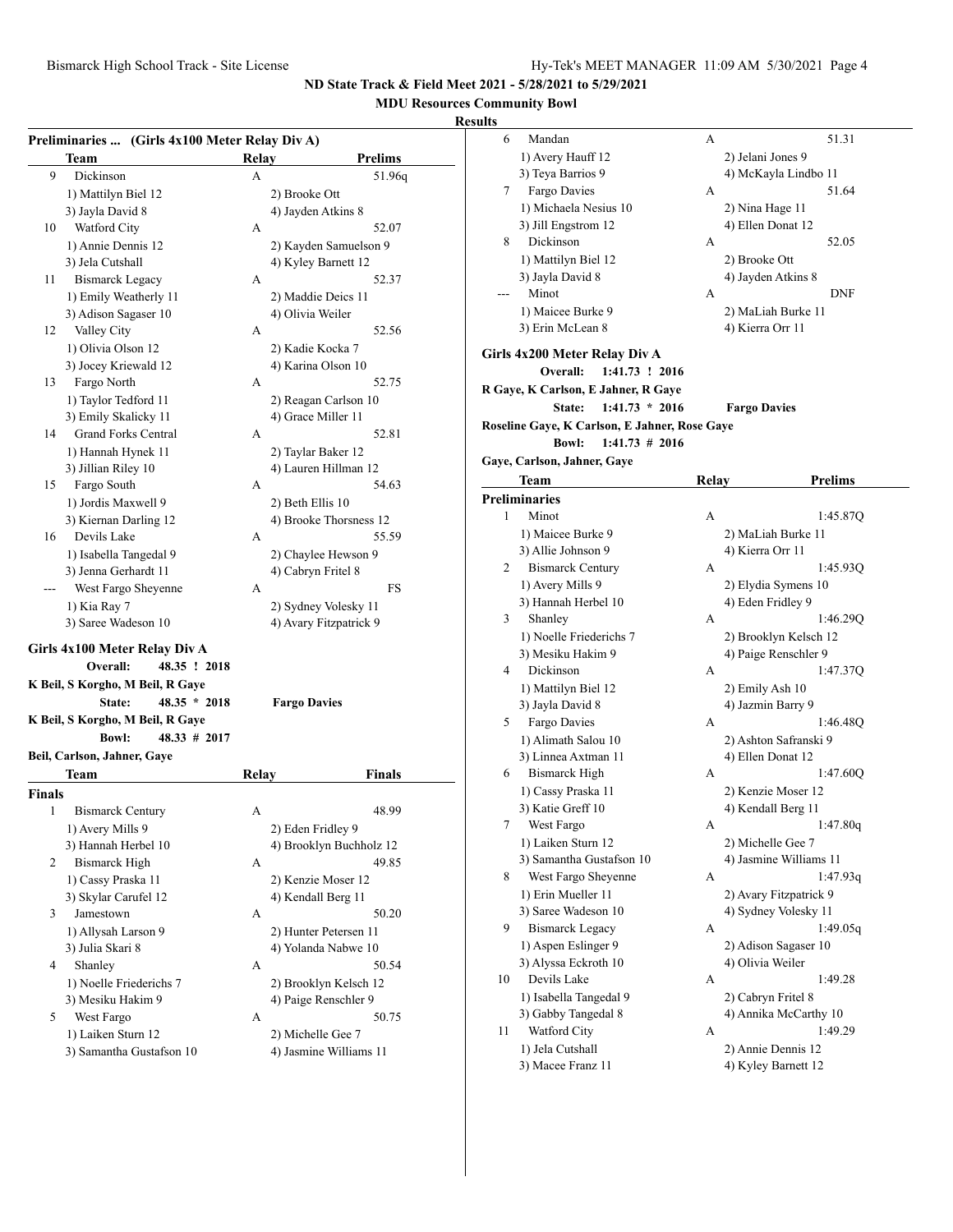# **MDU Resources Community Bowl**

| 12<br>13      | Team                                                             | Relay | <b>Prelims</b>                  |
|---------------|------------------------------------------------------------------|-------|---------------------------------|
|               | Mandan                                                           | A     | 1:49.47                         |
|               | 1) Avery Hauff 12                                                |       | 2) Jelani Jones 9               |
|               | 3) Hailey Markel 9                                               |       | 4) McKayla Lindbo 11            |
|               | Jamestown                                                        | А     | 1:49.67                         |
|               | 1) Allysah Larson 9                                              |       | 2) Hunter Petersen 11           |
|               | 3) Julia Skari 8                                                 |       | 4) Yolanda Nabwe 10             |
| 14            | Bismarck St. Mary's                                              | A     | 1:50.98                         |
|               | 1) Brenna Curl 9                                                 |       | 2) Katee Hollenbeck 10          |
|               | 3) Greta Tschider 11                                             |       | 4) Lydia Spies 10               |
| 15            | Grand Forks Red River                                            | А     | 1:51.15                         |
|               | 1) Shri Patel 12                                                 |       | 2) Ella Fosse 12                |
|               | 3) Jocie Schiller 9                                              |       | 4) Kylie Severson 12            |
| 16            | Fargo South                                                      | A     | 1:51.93                         |
|               | 1) Jordis Maxwell 9                                              |       | 2) Nishi Yvette 8               |
|               | 3) Callie Baukol 10                                              |       | 4) Brooke Thorsness 12          |
| 17            | Fargo North                                                      | А     | 1:51.96                         |
|               | 1) Taylor Tedford 11                                             |       | 2) Grace Thiel 8                |
|               | 3) Nora Fluge 8                                                  |       | 4) Emily Skalicky 11            |
| 18            | Williston                                                        | A     | 1:52.48                         |
|               | 1) Kaylea Kealoha 9                                              |       | 2) Gabrielle Marks 11           |
|               | 3) Emma Solberg 11                                               |       | 4) Kaelyn Sime                  |
|               | $1:41.73 \# 2016$<br><b>Bowl:</b><br>Gaye, Carlson, Jahner, Gaye |       |                                 |
|               | Team                                                             | Relay | Finals                          |
| <b>Finals</b> |                                                                  |       |                                 |
| 1             |                                                                  |       |                                 |
|               | <b>Bismarck Century</b>                                          | А     | 1:43.68                         |
|               | 1) Avery Mills 9                                                 |       | 2) Eden Fridley 9               |
|               | 3) Elydia Symens 10                                              |       | 4) Brooklyn Buchholz 12         |
| 2             | West Fargo                                                       | А     | 1:44.91                         |
|               | 1) Laiken Sturn 12                                               |       | 2) Michelle Gee 7               |
|               | 3) Samantha Gustafson 10                                         |       | 4) Jasmine Williams 11          |
| 3             | Minot                                                            | А     | 1:45.30                         |
|               | 1) Maicee Burke 9                                                |       | 2) MaLiah Burke 11              |
|               | 3) Allie Johnson 9                                               |       | 4) Kierra Orr 11                |
| 4             | Dickinson                                                        | А     | 1:45.63                         |
|               | 1) Mattilyn Biel 12                                              |       | 2) Emily Ash 10                 |
|               | 3) Jayla David 8                                                 |       | 4) Jazmin Barry 9               |
| 5             | <b>Bismarck High</b>                                             | А     | 1:45.86                         |
|               | 1) Cassy Praska 11                                               |       | 2) Kenzie Moser 12              |
|               | 3) Katie Greff 10                                                |       | 4) Kendall Berg 11              |
| 6             | West Fargo Sheyenne                                              | А     | 1:46.93                         |
|               | 1) Erin Mueller 11                                               |       | 2) Avary Fitzpatrick 9          |
|               | 3) Saree Wadeson 10                                              |       | 4) Sydney Volesky 11            |
| 7             | <b>Bismarck Legacy</b><br>1) Emily Weatherly 11                  | А     | 1:47.27<br>2) Adison Sagaser 10 |

| lts    |                                                |       |                                  |
|--------|------------------------------------------------|-------|----------------------------------|
| ---    | Fargo Davies                                   | А     | DQ                               |
|        | 1) Alimath Salou 10                            |       | 2) Ashton Safranski 9            |
|        | 3) Linnea Axtman 11                            |       | 4) Ellen Donat 12                |
|        | Shanley                                        | А     | DQ                               |
|        | 1) Noelle Friederichs 7                        |       | 2) Brooklyn Kelsch 12            |
|        | 3) Mesiku Hakim 9                              |       | 4) Paige Renschler 9             |
|        |                                                |       |                                  |
|        | Girls 4x400 Meter Relay Div A                  |       |                                  |
|        | Overall:<br>3:58.32 ! 2021                     |       |                                  |
|        | A Ketterling, E Goldade, A Kinnebrew, E Palmer |       |                                  |
|        | $3:58.32 * 2021$<br>State:                     |       | <b>Bismarck Century</b>          |
|        | A Ketterling, E Goldade, A Kinnebrew, E Palmer |       |                                  |
|        | <b>Bowl:</b><br>$3:58.32 \# 2021$              |       |                                  |
|        | A Ketterling, E Goldade, A Kinnebrew, E Palmer |       |                                  |
|        | Team                                           | Relay | <b>Finals</b>                    |
| Finals |                                                |       |                                  |
| 1      | <b>Bismarck Century</b>                        | А     | 3:58.32!                         |
|        | 1) Autumn Ketterling 11                        |       | 2) Emily Goldade 12              |
|        | 3) Ashton Kinnebrew 12                         |       | 4) Erin Palmer 11                |
| 2      | Fargo Davies                                   | А     | 4:04.62                          |
|        | 1) Hailey Bjerke 11                            |       | 2) Ryleigh Wacha 12              |
|        | 3) McKenna Lovehaug 12<br>Watford City         |       | 4) Ashton Safranski 9            |
| 3      |                                                | А     | 4:05.89<br>2) Madison Spacher 11 |
|        | 1) Kyley Barnett 12<br>3) Jaelyn Ogle 10       |       | 4) Hayley Ogle 12                |
| 4      | Dickinson                                      | А     | 4:08.04                          |
|        | 1) Mattilyn Biel 12                            |       | 2) Claire Kreidt 11              |
|        | 3) Emily Ash 10                                |       | 4) Jazmin Barry 9                |
| 5      | Mandan                                         | A     | 4:08.54                          |
|        | 1) Cami Frey 9                                 |       | 2) Morgan Sheldon 11             |
|        | 3) Jelani Jones 9                              |       | 4) Acey Elkins 10                |
| 6      | Fargo North                                    | А     | 4:09.05                          |
|        | 1) Emily Skalicky 11                           |       | 2) Grayce Anderson 8             |
|        | 3) Grace Thiel 8                               |       | 4) Anna Lien 11                  |
| 7      | Devils Lake                                    | А     | 4:09.87                          |
|        | 1) Gabby Tangedal 8                            |       | 2) Kiya McLaurin 11              |
|        | 3) Ramsey Brown 12                             |       | 4) Annika McCarthy 10            |
| 8      | Shanley                                        | А     | 4:11.93                          |
|        | 1) Mesiku Hakim 9                              |       | 2) Brooklyn Kelsch 12            |
|        | 3) Anna Bernhardt 11                           |       | 4) Noelle Friederichs 7          |
| 9      | <b>Bismarck Legacy</b>                         | А     | 4:12.08                          |
|        | 1) Aspen Eslinger 9                            |       | 2) Alyssa Eckroth 10             |
|        | 3) Whitney Welk 8                              |       | 4) Hailey Romans 8               |
| 10     | <b>Bismarck High</b><br>1) Addison Massey 8    | А     | 4:12.38<br>2) Kenzie Moser 12    |
|        | 3) Katie Greff 10                              |       | 4) Taya Fettig 8                 |
| 11     | Williston                                      | А     | 4:12.59                          |
|        | 1) Emma Solberg 11                             |       | 2) Kimberly Neumann 12           |
|        | 3) Eleni Lovgren 11                            |       | 4) Ava Marburger 12              |
| 12     | <b>Grand Forks Red River</b>                   | А     | 4:13.72                          |
|        | 1) Shri Patel 12                               |       | 2) Ella Fosse 12                 |
|        | 3) Lauren Dosch 10                             |       | 4) Jocie Schiller 9              |
| 13     | West Fargo                                     | А     | 4:18.05                          |
|        | 1) Brenna White 11                             |       | 2) Sadie Wavrin 8                |
|        | 3) Jordan Knudsvig 10                          |       | 4) Leah Locklear 9               |
|        |                                                |       |                                  |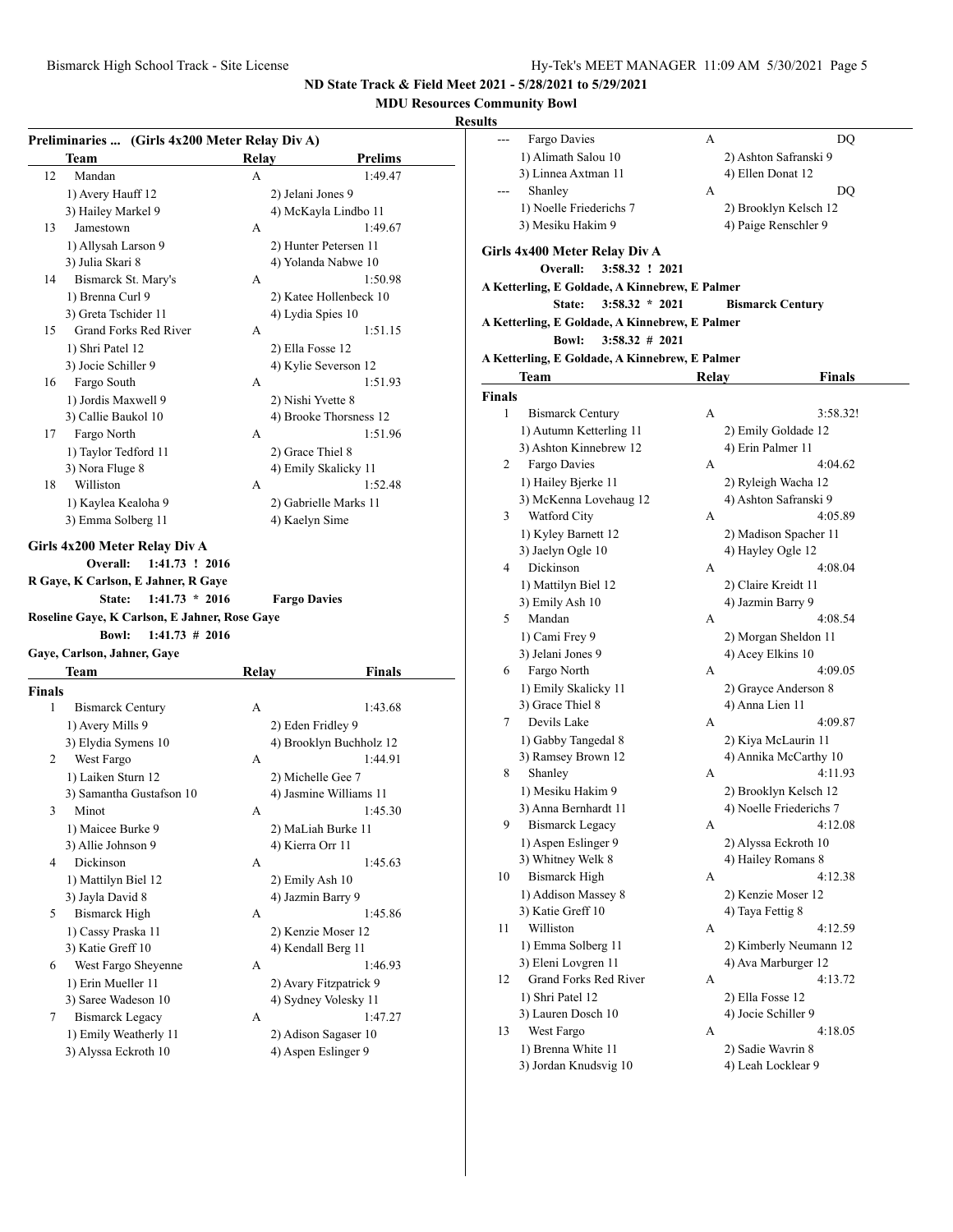**MDU Resources Community Bowl**

|                    | Finals  (Girls 4x400 Meter Relay Div A)                                 |       |                         |
|--------------------|-------------------------------------------------------------------------|-------|-------------------------|
|                    | Team                                                                    | Relay | <b>Finals</b>           |
| 14                 | Wahpeton                                                                | А     | 4:18.15                 |
|                    | 1) Halle Miller 8                                                       |       | 2) Sydney Mahrer 11     |
|                    | 3) Kilee Bladow 11                                                      |       | 4) Kinsey Pedersen 10   |
| 15                 | West Fargo Sheyenne                                                     | A     | 4:20.39                 |
|                    | 1) Unique Wea 9                                                         |       | 2) Catherine Francis 10 |
|                    | 3) Eden Smith 12                                                        |       | 4) Avary Fitzpatrick 9  |
|                    | Girls 4x800 Meter Relay Div A                                           |       |                         |
|                    | 9:22.68 ! 2017<br>Overall:<br>P Jensen, K Wescom, J Guidinger, L Werner |       |                         |
|                    | $9:22.68 * 2017$<br>State:                                              |       | <b>Bismarck Legay</b>   |
|                    | P Jensen, K Wescom, J Guidinger, L Werner                               |       |                         |
|                    | <b>Bowl:</b><br>$9:22.68 \# 2017$                                       |       |                         |
|                    | Jensen, Wescom, Guidinger, Werner                                       |       |                         |
|                    |                                                                         |       |                         |
|                    | Team                                                                    | Relay | Finals                  |
| <b>Finals</b><br>1 |                                                                         |       |                         |
|                    | <b>Bismarck Century</b>                                                 | А     | 9:35.28                 |
|                    | 1) Autumn Ketterling 11                                                 |       | 2) MaKayla Anderson 12  |
|                    | 3) Ashton Kinnebrew 12                                                  |       | 4) Erin Palmer 11       |
| 2                  | Fargo Davies                                                            | А     | 9:36.88                 |
|                    | 1) Hailey Bjerke 11                                                     |       | 2) McKenna Lovehaug 12  |
|                    | 3) Brenna Barnick 11                                                    |       | 4) Ryleigh Wacha 12     |
| 3                  | <b>Bismarck High</b>                                                    | A     | 9:40.70                 |
|                    | 1) Bayla Weigel 9                                                       |       | 2) Taya Fettig 8        |
|                    | 3) Addison Massey 8                                                     |       | 4) Jilee Golus 12       |
| 4                  | Grand Forks Red River                                                   | A     | 9:53.11                 |
|                    | 1) Jocie Schiller 9                                                     |       | 2) Mya Mannausau 8      |
|                    | 3) Gracia Larsen-Schmidt 12                                             |       | 4) Lauren Dosch 10      |
| 5                  | Fargo North                                                             | А     | 9:55.75                 |
|                    | 1) Olivia Hammes 8                                                      |       | 2) Elle Sondag 11       |
|                    | 3) Grace Thiel 8                                                        |       | 4) Anna Lien 11         |
| 6                  | West Fargo Sheyenne                                                     | А     | 9:57.99                 |
|                    | 1) Brooklyn Herrick 7                                                   |       | 2) Eden Smith 12        |
|                    | 3) Olivia Heilman 9                                                     |       | 4) Onnica Stansbury 12  |
| 7                  | West Fargo                                                              | A     | 9:59.08                 |
|                    | 1) Brenna White 11                                                      |       | 2) Jordan Knudsvig 10   |
|                    | 3) Emily Klaman 11                                                      |       | 4) Kaelyn Berg 11       |
| 8                  | <b>Bismarck Legacy</b>                                                  | А     | 10:04.68                |
|                    | 1) Aspen Eslinger 9                                                     |       | 2) Hailey Romans 8      |
|                    | 3) Taylor Gabbert 9                                                     |       | 4) Jadyn Guidinger 12   |
| 9                  | Jamestown                                                               | А     | 10:11.28                |
|                    | 1) Bernadette Belzer 10                                                 |       | 2) Brooklyn Nygaard 7   |
|                    | 3) Maddy Orr 11                                                         |       | 4) Meghan Ford 12       |
| 10                 | Valley City                                                             | А     | 10:13.24                |
|                    | 1) Avery Murray 12                                                      |       | 2) Sydnee Ingstad 10    |
|                    | 3) Reagan Berg 9                                                        |       | 4) Greta Goven 8        |
| 11                 | Devils Lake                                                             | А     | 10:18.55                |
|                    | 1) Gabrielle McLaurin 9                                                 |       | 2) Kayla Britsch 10     |
|                    | 3) Ramsey Brown 12                                                      |       | 4) Kiya McLaurin 11     |
| 12                 | Bismarck St. Mary's                                                     | А     | 10:20.88                |
|                    | 1) Eva Selensky 8                                                       |       | 2) Abigail Eberle 9     |
|                    | 3) Katee Hollenbeck 10                                                  |       | 4) Kylie Wald 10        |

| 13                      | Watford City                  |  |                | А                     | 10:21.40              |
|-------------------------|-------------------------------|--|----------------|-----------------------|-----------------------|
|                         | 1) Katie Olson 7              |  |                |                       | 2) Madison Spacher 11 |
|                         | 3) Savanna Olson 10           |  |                | 4) Macee Franz 11     |                       |
| 14                      | Mandan                        |  |                | А                     | 10:27.29              |
|                         | 1) Acey Elkins 10             |  |                | 2) Harper Wilkens 9   |                       |
|                         | 3) Alyssa Schafer 11          |  |                | 4) Anna Bendish 10    |                       |
| 15                      | <b>Grand Forks Central</b>    |  |                | А                     | 10:27.86              |
|                         | 1) Marie Derenne 10           |  |                | 2) Nora Berry 12      |                       |
|                         | 3) Claire Hynek 9             |  |                | 4) Aria Kindseth 9    |                       |
|                         | <b>Girls High Jump Div A</b>  |  |                |                       |                       |
|                         | Overall:                      |  | 5-10 ! 2014    | <b>Lexy Wittmayer</b> |                       |
|                         | <b>State:</b>                 |  | $5-09 * 2013$  | <b>Kira Larson</b>    |                       |
|                         | <b>Bowl:</b>                  |  | $5-10$ # 2014  | Lexi Wittmayer        |                       |
|                         | Name                          |  | Yr             | <b>School</b>         | Finals                |
| <b>Finals</b>           |                               |  |                |                       |                       |
| 1                       | Hope Stein                    |  | 11             | Century               | J5-03.00              |
| 2                       | Linnea Axtman                 |  | 11             | Davies                | J5-03.00              |
| 3                       | Hunter Petersen               |  | 11             | Jamestown             | J5-01.00              |
| 4                       | Morgan Sheldon                |  |                | 11 Mandan             | J5-01.00              |
| 4                       | Lauryn Rydell                 |  |                | 10 Red River          | J5-01.00              |
| 6                       | Reagan Carlson                |  |                | 10 Fargo North        | J4-11.00              |
| 6                       | Grace Miller                  |  | 11 -           | Fargo North           | J4-11.00              |
| 8                       | Adison Sagaser                |  |                | 10 Legacy             | J4-11.00              |
| 9                       | Sannie Yeanay                 |  |                | 9 West Fargo S        | J4-11.00              |
| 10                      | Lexi Hagen                    |  | 11             | <b>Bismarck</b>       | J4-11.00              |
| 11                      | Kilee Bladow                  |  | 11 -           | Wahpeton              | J4-11.00              |
| 11                      | Ramsey Brown                  |  | 12             | Devils Lake           | J4-11.00              |
| 12                      | Paige Renschler               |  | 9              | Shanley               | J4-09.00              |
| 12                      | Roxy Fish                     |  |                | 12 Red River          | J4-09.00              |
| $-$ --                  | Alexa Evanger                 |  | 10             | Legacy                | ΝH                    |
| $---$                   | <b>Axumite James</b>          |  | 8              | Fargo South           | ΝH                    |
|                         |                               |  |                |                       |                       |
|                         | <b>Girls Pole Vault Div A</b> |  |                |                       |                       |
|                         | <b>Overall:</b>               |  | 12-05 ! 2014   | <b>Lauren Gietzen</b> |                       |
|                         | <b>State:</b>                 |  | $12-05 * 2014$ | <b>Lauren Gietzen</b> |                       |
|                         | <b>Bowl:</b>                  |  | $12-05$ # 2014 | <b>Lauren Gietzen</b> |                       |
|                         | Name                          |  | Yr             | <b>School</b>         | Finals                |
| Finals                  |                               |  |                |                       |                       |
| 1                       | Taylor Lee                    |  | 12             | West Fargo            | 11-03.00              |
| $\overline{\mathbf{c}}$ | Paige Davis                   |  | 12             | Legacy                | 11-00.00              |
| 3                       | Taylor DeCoteau               |  | 12             | Century               | J10-06.00             |
| $\overline{4}$          | Emily Ash                     |  | 10             | Dickinson             | J10-06.00             |
| 5                       | Onya Kretchman                |  |                | 9 Davies              | J9-09.00              |
| 6                       | Madison Berger                |  | 10             | Legacy                | J9-09.00              |
| $\tau$                  | Leah Kuball                   |  | 12             | Legacy                | J9-09.00              |
| 8                       | <b>Brynlie Thueson</b>        |  | 10             | Century               | J9-03.00              |
| 9                       | Saree Wadeson                 |  | 10             | West Fargo S          | 8-09.00               |
| 9                       | Olivia Olson                  |  | 12             | Valley City           | 8-09.00               |
| 9                       | Katelyn Barth                 |  | 11             | Davies                | 8-09.00               |
| 9                       | Quinn Bassingthwaite          |  | 11             | Wahpeton              | 8-09.00               |
| 13                      | Jane Hubbard                  |  | 9              | <b>Bismarck</b>       | 8-03.00               |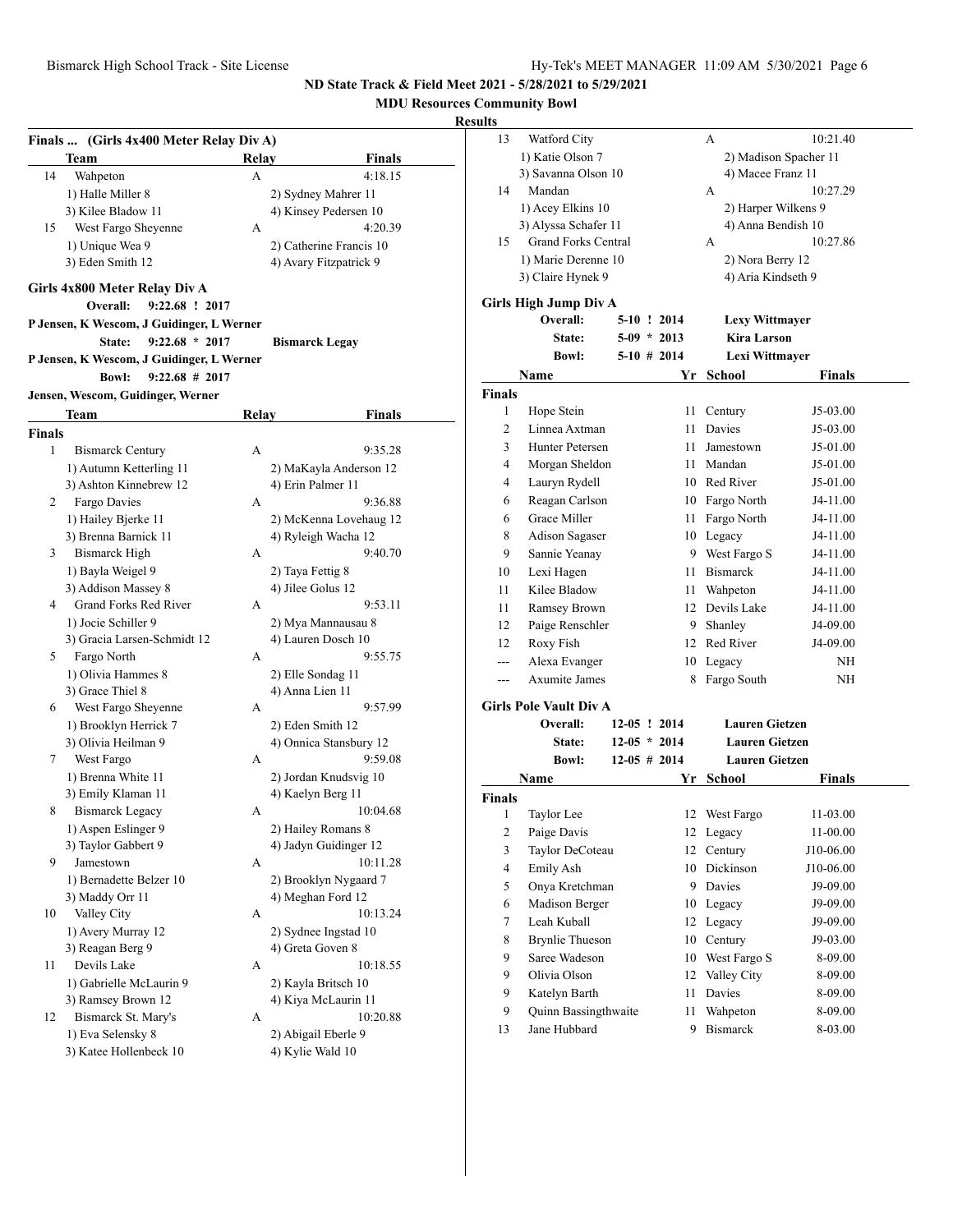**MDU Resources Community Bowl**

|                | <b>Girls Long Jump Div A</b>               |                    |      |                          |                          |        |
|----------------|--------------------------------------------|--------------------|------|--------------------------|--------------------------|--------|
|                | Overall:                                   | 19-05.50 ! 2006    |      | <b>Whitney Carlson</b>   |                          |        |
|                | <b>State:</b>                              | $19-03.25 * 2005$  |      |                          | <b>McKenzie Mehlisch</b> |        |
|                | <b>Bowl:</b>                               | $19-05.50$ # 2006  |      | <b>Whitney Carlson</b>   |                          |        |
|                | Name                                       |                    | Yr   | School                   | <b>Finals</b>            |        |
| <b>Finals</b>  |                                            |                    |      |                          |                          |        |
| 1              | Ellen Donat                                |                    |      | 12 Davies                | 18-07.50 0.8             |        |
| $\overline{c}$ | Cece Deebom                                |                    | 10   | Davies                   | 18-01.00                 | 0.5    |
| 3              | Hope Stein                                 |                    | 11 - | Century                  | 17-07.75                 | 1.1    |
| 4              | Ava Wild                                   |                    | 11   | Davies                   | 17-06.25                 | 1.8    |
| 5              | Onya Kretchman                             |                    | 9.   | Davies                   | 17-01.75                 | $+0.0$ |
| 6              | <b>Emery Schmitz</b>                       |                    |      | 10 Bismarck              | J17-01.75                | 1.2    |
| 7              | Shivani Shrestha                           |                    | 12   | Century                  | 17-01.25 0.9             |        |
| 8              | Eden Fridley                               |                    | 9.   | Century                  | 16-11.50 1.2             |        |
| 9              | Reese Turner                               |                    |      | 9 Century                | 16-10.50 0.7             |        |
| 10             | Anna Rader                                 |                    | 11   | Century                  | 16-08.50 0.1             |        |
| 11             | Jazmin Barry                               |                    | 9    | Dickinson                | 16-06.00                 | $+0.0$ |
| 11             | Nina Hage                                  |                    | 11 - | Davies                   | 16-06.00                 | 1.0    |
| 13             | Ashton Kinnebrew                           |                    |      | 12 Century               | $16-05.00$ 0.9           |        |
| 13             | Hayley Ogle                                |                    |      | 12 Watford City          | 16-05.00                 | $+0.0$ |
| 15             | Paige Davis                                |                    |      | 12 Legacy                | 16-04.25                 | 0.1    |
| 16             | Laiken Sturn                               |                    |      | 12 West Fargo            | 16-03.50                 | 2.1    |
| 16             | Taylor Lee                                 |                    | 12   | West Fargo               | 16-03.50                 | $+0.0$ |
| 18             | Ella Fosse                                 |                    | 12   | Red River                | 16-02.75 0.8             |        |
| 19             | Ajaye Gill                                 |                    |      | 9 Bismarck               | 16-01.75                 | $+0.0$ |
|                | Alyssa Eckroth                             |                    |      |                          |                          | 0.6    |
| 19<br>21       | Grace Miller                               |                    | 11   | 10 Legacy<br>Fargo North | 16-01.75<br>15-10.25     | $+0.0$ |
| 22             |                                            |                    |      | Mandan                   |                          |        |
|                | McKayla Lindbo                             |                    | 11   |                          | 15-08.00                 | 1.5    |
| 23             | Karina Olson                               |                    |      | 10 Valley City           | 15-07.75 1.6             |        |
| 24             | MiKayla Kippen                             |                    |      | 12 Minot                 | 15-07.50 1.1             |        |
| 25             | Breena Sand                                |                    | 11   | Legacy                   | 15-07.00 2.2             |        |
| 26             | Kierra Orr                                 |                    | 11   | Minot                    | $15-06.75$ +0.0          |        |
| 27             | <b>Emily Just</b>                          |                    | 12   | <b>Bismarck</b>          | 15-05.75                 | 0.3    |
| 28             | Kendra Hirschkorn                          |                    | 10   | Century                  | 15-03.75                 | $+0.0$ |
| 29             | <b>Brooke Thorsness</b>                    |                    | 12   | Fargo South              | 15-03.25                 | $+0.0$ |
|                | <b>Girls Triple Jump Div A</b><br>Overall: | 39-04.25 ! 1998    |      | <b>Crystal Cummins</b>   |                          |        |
|                | State:                                     | 39-04.25 * 1998    |      | <b>Crystal Cummins</b>   |                          |        |
|                | <b>Bowl:</b>                               | $39-08.25 \# 2008$ |      | Kristen Killoran         |                          |        |
|                | <b>Name</b>                                |                    | Yr   | <b>School</b>            | Finals                   |        |
| <b>Finals</b>  |                                            |                    |      |                          |                          |        |
| 1              | Laiken Sturn                               |                    |      | 12 West Fargo            | 38-09.50 0.9             |        |
| $\overline{c}$ | Hope Stein                                 |                    | 11   | Century                  | 37-03.00                 | 1.5    |
| 3              | Linnea Axtman                              |                    | 11   | Davies                   | 36-09.00                 | 3.2    |
| $\overline{4}$ | Paige Davis                                |                    |      | 12 Legacy                | 36-01.50 3.2             |        |
| 5              | MiKayla Kippen                             |                    | 12   | Minot                    | 35-09.00                 | 0.4    |
|                | Ellen Donat                                |                    |      |                          |                          |        |
| 6              |                                            |                    |      | 12 Davies                | 35-08.00                 | 2.6    |
| 7              | Lauren Hillman                             |                    | 12   | <b>Grand Forks</b>       | 35-07.50 1.8             |        |
| 8              | Audrey Sundahl                             |                    | 12   | Minot                    | 35-02.25 3.4             |        |
| 9              | Mikkail Nehring                            |                    | 10   | Minot                    | 35-00.00 2.6             |        |
| 10             | Breena Sand                                |                    | 11   | Legacy                   | 34-07.00 -0.1            |        |
| 11             | Hunter Petersen                            |                    | 11   | Jamestown                | 34-06.00                 | 4.1    |
| 12             | Gracyn Brennan                             |                    | 11   | Century                  | 34-05.00                 | 1.6    |
| 13             | Kiana Malecha                              |                    | 10   | Davies                   | 33-03.50                 | 1.1    |

| uns            |                                 |                   |    |                        |              |  |
|----------------|---------------------------------|-------------------|----|------------------------|--------------|--|
| 14             | <b>Bella Price</b>              |                   | 11 | Minot                  | 33-03.00 2.0 |  |
| 15             | <b>Emily Just</b>               |                   |    | 12 Bismarck            | 33-02.50 0.2 |  |
| 16             | Mandie Picard                   |                   |    | 12 Bismarck            | 33-02.00 2.3 |  |
| 17             | Jocey Kriewald                  |                   |    | 12 Valley City         | 32-11.00 3.4 |  |
| 18             | Amy Kringlie                    |                   |    | 12 Davies              | 32-08.00 1.6 |  |
|                | <b>Girls Shot Put Div A</b>     |                   |    |                        |              |  |
|                | Overall:                        | 48-06 ! 2017      |    | <b>Akealy Moton</b>    |              |  |
|                | State:                          | $48-06 * 2017$    |    | <b>Akealy Moton</b>    |              |  |
|                | <b>Bowl:</b>                    | 48-06 # 2017      |    | <b>Akealy Moton</b>    |              |  |
|                | Name                            |                   |    | Yr School              | Finals       |  |
| <b>Finals</b>  |                                 |                   |    |                        |              |  |
| 1              | <b>Anthonett Nabwe</b>          |                   | 11 | Jamestown              | 44-09.50     |  |
| 2              | Mary Schnell                    |                   | 11 | West Fargo             | 39-10.00     |  |
| 3              | Jenna Hardy                     |                   |    | 12 Minot               | 39-03.00     |  |
| $\overline{4}$ | Jadyn Feist                     |                   |    | 12 West Fargo S        | 38-09.00     |  |
| 5              | Adisyn Schenck                  |                   | 11 | West Fargo S           | 38-01.00     |  |
| 6              | Mylie Trahan                    |                   |    | 10 Century             | 37-11.00     |  |
| $\tau$         | Jeanette Perez-Nelson           |                   | 11 | Legacy                 | 37-07.00     |  |
| 8              | Aliya Selensky                  |                   |    | 10 Legacy              | 37-04.00     |  |
| 9              | Scout Woods                     |                   |    | 8 Wahpeton             | 37-03.00     |  |
| 10             | Moriku Hakim                    |                   | 12 | Shanley                | 36-10.50     |  |
| 11             | Erica Nelson                    |                   | 11 | Devils Lake            | 36-09.00     |  |
| 12             | Elsie Hardy                     |                   | 11 | Minot                  | 36-08.00     |  |
| 13             | Tayla Andersen                  |                   |    | 9 Bismarck             | 36-04.00     |  |
| 14             | Julia Clements                  |                   | 11 | Legacy                 | 36-02.00     |  |
| 15             | Alician Garcia                  |                   |    | 12 Watford City        | 35-09.00     |  |
| 16             | Abby Fletcher                   |                   | 11 | Century                | 35-07.00     |  |
| 17             | Katelyn Rath                    |                   |    | 10 Bismarck            | 35-06.00     |  |
| 18             | Zoe Dallas                      |                   | 11 | Williston              | 35-05.00     |  |
| 19             | Taylor Leingang                 |                   |    | 12 Mandan              | 35-04.00     |  |
| 20             | Jade Azure                      |                   |    | 12 Red River           | 34-11.00     |  |
| 21             | Mya Garter                      |                   |    | 12 Bismarck            | 34-09.50     |  |
| 21             | Rebecca Kpor                    |                   |    | 12 West Fargo S        | 34-09.50     |  |
| 23             | Cailey Moton                    |                   |    | 9 West Fargo           | 34-06.00     |  |
| 24             | Olivia Schindler                |                   |    | 12 Red River           | 34-03.00     |  |
| 25             | Lindey Gullickson               |                   |    | 12 Bismarck            | 34-02.00     |  |
| 26             | Kaylynn Red Tomahawk            |                   |    | 11 Bismarck            | 34-01.00     |  |
| 26             | Kaden Kerzman                   |                   |    | 12 Davies              | 34-01.00     |  |
| 28             | Seely Stockmoe                  |                   | 9  | Shanley                | 32-10.50     |  |
| 29             | Jayda Krikorian                 |                   | 11 | <b>Bismarck</b>        | 32-09.00     |  |
|                | <b>Girls Discus Throw Div A</b> |                   |    |                        |              |  |
|                | Overall:                        | 172-00 ! 1999     |    | <b>Briona Reynolds</b> |              |  |
|                | State:                          | 172-00 * 1999     |    | <b>Briona Reynolds</b> |              |  |
|                | Rowl∙                           | $173-10 \pm 1999$ |    | Rrionna Revnolds       |              |  |

|               | <b>DUWE</b><br>173-10 # 1777 |    | вгюшіа кеупоюз  |               |  |
|---------------|------------------------------|----|-----------------|---------------|--|
|               | <b>Name</b>                  |    | Yr School       | <b>Finals</b> |  |
| <b>Finals</b> |                              |    |                 |               |  |
| 1             | Anthonett Nabwe              | 11 | Jamestown       | 143-09        |  |
| 2             | Jenna Hardy                  | 12 | Minot           | 130-09        |  |
| 3             | Kiera Oukrop                 | 11 | St. Mary's      | 128-02        |  |
| 4             | Scout Woods                  | 8  | Wahpeton        | 121-07        |  |
| 5             | Taylor Leingang              |    | 12 Mandan       | 121-03        |  |
| 6             | Kaylynn Red Tomahawk         | 11 | <b>Bismarck</b> | 120-09        |  |
| 7             | Cailey Moton                 | 9  | West Fargo      | 119-03        |  |
| 8             | Elsie Hardy                  | Н  | Minot           | 116-11        |  |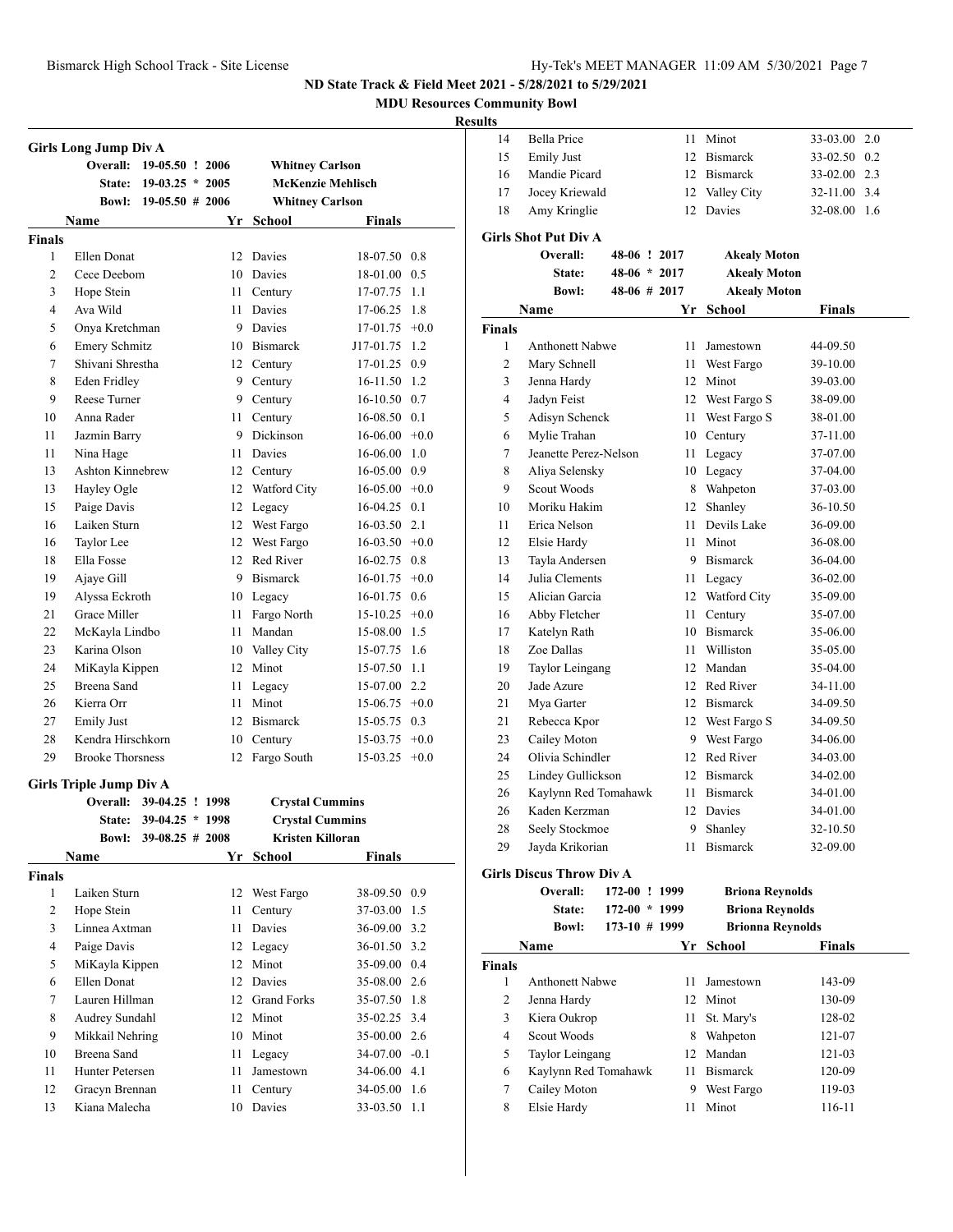## **MDU Resources Community Bowl**

| <b>Results</b> |  |
|----------------|--|
|----------------|--|

|                | Finals  (Girls Discus Throw Div A)  |                 |                                                  |               |
|----------------|-------------------------------------|-----------------|--------------------------------------------------|---------------|
|                | Name                                |                 | Yr School                                        | <b>Finals</b> |
| 9              | Lindey Gullickson                   |                 | 12 Bismarck                                      | $113 - 05$    |
| 10             | Olivia Schindler                    |                 | 12 Red River                                     | 110-01        |
| 11             | Katelyn Rath                        |                 | 10 Bismarck                                      | 108-00        |
| 12             | Riley Faller                        |                 | 12 Watford City                                  | 107-03        |
| 13             | Tayla Andersen                      |                 | 9 Bismarck                                       | 105-09        |
| 14             | Moriku Hakim                        |                 | 12 Shanley                                       | 105-01        |
| 15             | Erica Nelson                        |                 | 11 Devils Lake                                   | 103-08        |
| 16             | Myya Falcon                         |                 | 11 Minot                                         | 103-01        |
| 17             | Kaylee Baker                        |                 | 10 Grand Forks                                   | $102 - 10$    |
| 18             | Megan Klein                         |                 | 12 Century                                       | 102-01        |
| 19             | Alex Page                           |                 | 12 Red River                                     | 100-02        |
| $---$          | Jade Azure                          |                 | 12 Red River                                     | ${\tt FOUL}$  |
| $---$          | Mary Schnell                        |                 | 11 West Fargo                                    | ${\tt FOUL}$  |
|                | <b>Girls Javelin Throw Div A</b>    |                 |                                                  |               |
|                | Overall:                            | 148-03 ! 2002   | <b>Katie Wilson</b>                              |               |
|                |                                     | $148-03 * 2002$ | <b>Katie Wilson</b>                              |               |
|                | State:<br><b>Bowl:</b>              | $147-07$ # 2021 | <b>Taylor Leingang</b>                           |               |
|                |                                     |                 |                                                  |               |
|                | Name                                |                 | Yr School                                        | <b>Finals</b> |
| <b>Finals</b>  |                                     |                 | 12 Mandan                                        | 141-02        |
| $\mathbf{1}$   | Taylor Leingang<br>Brooklynn Koenig |                 | 12 Davies                                        | 139-07        |
| $\overline{c}$ | <b>Anthonett Nabwe</b>              |                 | 11 Jamestown                                     | 131-09        |
| 3<br>4         | Kaylee Lancaster                    |                 | 12 Red River                                     | 124-10        |
|                | Kate Busek                          |                 |                                                  | 120-02        |
| 5              |                                     |                 | 12 Shanley                                       |               |
| 6              | Cayla Sailer                        |                 | 9 Davies                                         | 117-09        |
| 7              | Alex Page                           |                 | 12 Red River                                     | 116-07        |
| 8              | Julia Clements                      |                 | 11 Legacy                                        | 115-01        |
| 9              | Mary Schnell                        |                 | 11 West Fargo                                    | 112-00        |
| 10             | Anna Bendish                        |                 | 10 Mandan                                        | 109-01        |
| 11             | Abby Fletcher                       |                 | 11 Century                                       | 106-09        |
| 12             | Mya Sheldon                         |                 | 10 Mandan                                        | 105-04        |
| 13             | Brenna Curl                         |                 | 9 St. Mary's                                     | $104 - 10$    |
| 14             | Mariah Burd                         |                 | 12 Shanley                                       | 103-02        |
| 15             | Christa Habiger                     |                 | 11 Wahpeton                                      | 100-08        |
| 16             | Kiera Oukrop                        |                 | 11 St. Mary's                                    | 99-06         |
| 17             | Morgan Johnson-Colbert              |                 | 9 Bismarck                                       | 99-02         |
| 18             | Jade Azure                          |                 | 12 Red River                                     | 88-03         |
|                |                                     |                 |                                                  |               |
|                |                                     |                 | Women - Div A - Team Rankings - 19 Events Scored |               |
|                | 1) Bismarck Century                 |                 |                                                  | 138           |
|                | 2) Fargo Davies                     |                 |                                                  | 137           |
|                | 3) Jamestown                        |                 |                                                  | 85            |
|                | 4) West Fargo                       |                 |                                                  | 60            |
|                | 5) Bismarck High                    |                 |                                                  | 51            |
|                | 6) Mandan                           |                 |                                                  | 41.5          |
|                | 7) Minot                            |                 |                                                  | 41            |
|                | <b>Bismarck Legacy</b><br>8)        |                 |                                                  | 37            |
|                | 9) Watford City                     |                 |                                                  | 29            |
|                | 10) West Fargo Sheyenne             |                 |                                                  | 28            |
|                | 11) Fargo North                     |                 |                                                  | 21            |
|                | 12) Grand Forks Red River           |                 |                                                  | 20.5          |
|                | 13) Dickinson                       |                 |                                                  | 16            |
|                | 14) Shanley                         |                 |                                                  | 11            |
|                | 15) Williston                       |                 |                                                  | 9             |
|                | 16) Bismarck St. Mary's             |                 |                                                  | 6             |
|                |                                     |                 |                                                  |               |
|                |                                     |                 |                                                  |               |